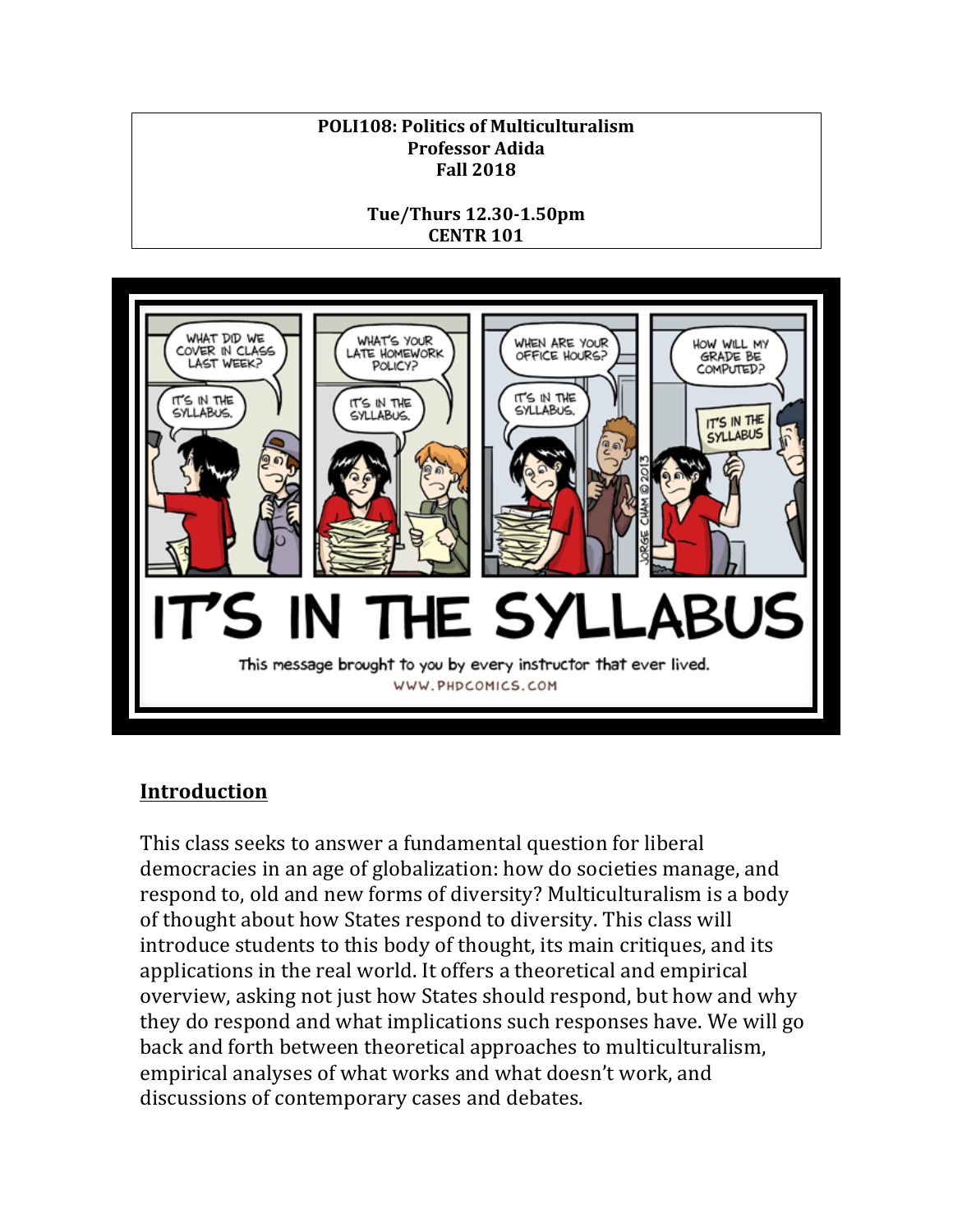## **Requirements**

Your grade will be based on iClicker participation  $(10\%)$ , 5 in-class quizzes  $(10\%)$ each, or 50% total), survey participation  $(20\%)$ , and a take-home final  $(20\%)$ .

- **Surveys (20%)**: Throughout the quarter, you will be asked to take two surveys for credit and one for extra credit. The extra-credit survey will take place in lieu of the first lecture. It will be sent to you via an email link at 12.30pm on Thursday, September 27; you will receive extra credit as long as you complete it by Monday, October 1<sup>st</sup>, at midnight. The next two surveys will each count for 10% of your grade. The first is due on October 16 by 12noon, the second is due on December 4 by 12noon. These surveys will be online (you will receive the link in your email), relatively short  $(15-20)$ minutes in length) and your responses will be entirely anonymous. Still, if you do not wish to take the survey, you can opt to write a 5pp. response paper instead. Email me by October 12 at 5pm if you opt for the response paper option, and I will email you the assignment details. If I do not hear from you by then, I will assume you will be taking the surveys. If you are less than 18 years of age, you **must** write the response paper and cannot take the survey (due to Human Subjects Protection purposes). You will get the full credit for this assignment as long as you take the two surveys by their deadline (or, if you opted for the response paper, as long as you complete the response paper assignment). In Week 10, I will present to you some of the things we can learn from these surveys. Again, all answers will be anonymous.
- **iClicker (10)%**: A large lecture class need not be boring; iClicker and peerlearning have proven effective in keeping students engaged and helping them learn. I will be asking regular iClicker questions, beginning Week 2. You will get full credit merely by participating. I will allow you to miss up to 5 iClicker questions with no penalty. However, I do expect you to attend lecture and be active. You will get significantly more out of the class if you do.
- **Quizzes (5 X 10%):** You will be tested on your knowledge of the reading and lecture material on five occasions throughout the quarter. These quizzes should not last the full class time. They will occur in Weeks 3, 5, 7, 9, and 10. They will consist of multiple choice and short answer questions. There will be no study guide and no make-up quizzes.
- **Take-home op-ed assignment (20%):** Your final assignment is to write an op-ed taking a position on a social, political, or cultural issue relating to multiculturalism. This op-ed should be approximately 600 words long, and should **not** be a pure opinion piece: you should **take a position** that you back up with **social science**. In other words, back up your argument with at least one political science study (it need not be one we covered in class, but it can be). Think of a topic based on your interests, and hook your piece to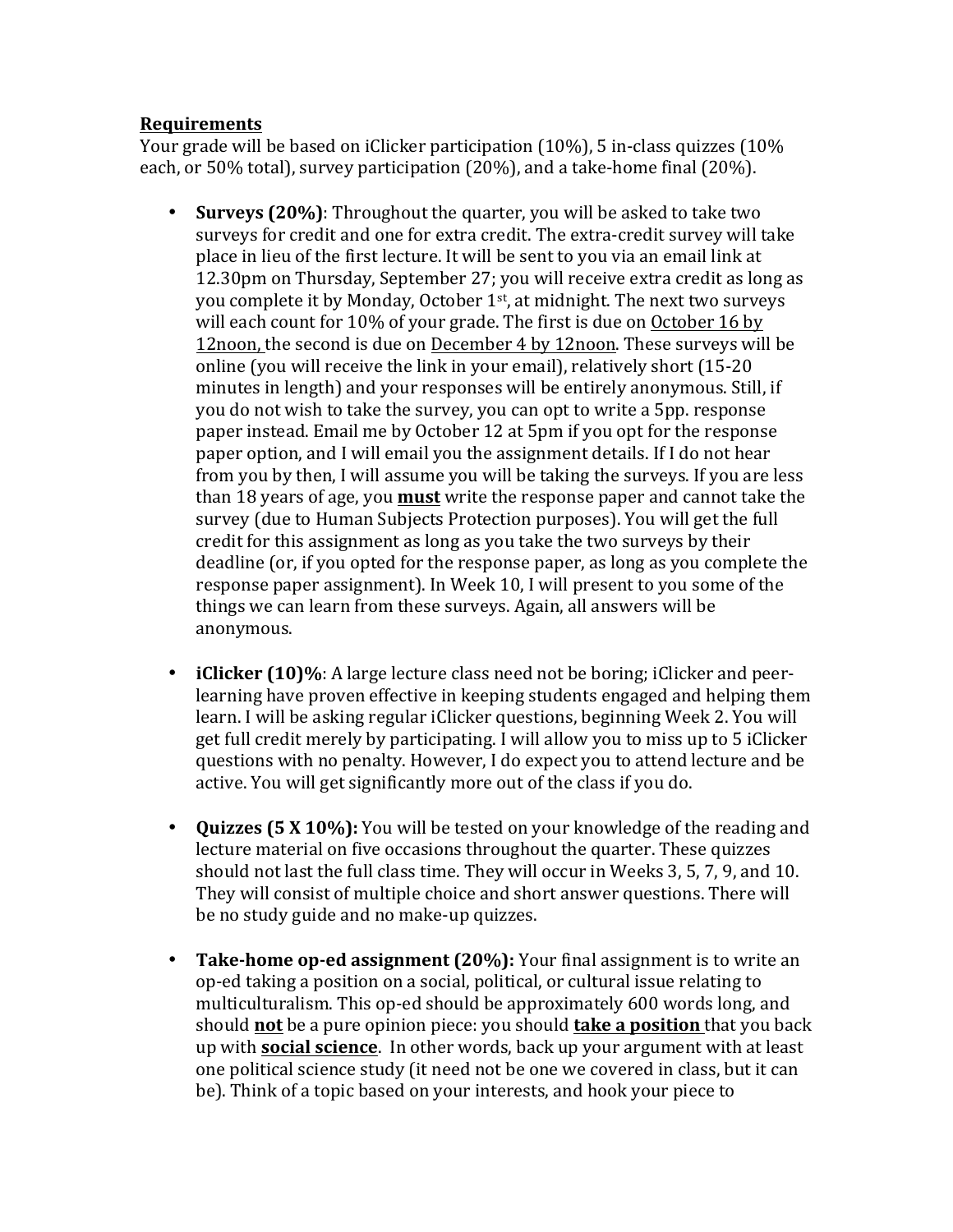something that has happened in the world recently (not a personal experience, but a local, national, or global news item). Refer to http://www.theopedproject.org/ for tips and examples. Feel free to reach out to the instructors for feedback on your topic choice. Submit the final assignment via email to all instructors by Wednesday, December 12, at **5pm**.

# **Format**

The class meets as a lecture twice a week for the ten weeks of the quarter. Your attendance is strongly encouraged. You are expected to complete the readings for the day before coming to class. All readings are available at: https://drive.google.com/open?id=0B6a2h1lKt\_PWbHNFNXNsaUZIUTA

# **Course Policies**

- If you have a disability that requires special accommodations, please come see me as soon as possible and present your certification to me and to Natalie Ikker (nbikker@ucsd.edu).
- There are no make-up exams. The class requirements are distributed to ensure that no single exam carries too much weight.
- Please consult http://senate.ucsd.edu/Operating-Procedures/Senate-Manual/Appendices/2 for UCSD's Academic Integrity Policy. Students in this course are expected to comply with this policy. Any student in violation of UCSD's policy will automatically fail this class.
- If you seek a **re-grade**, you must email the professor **within 72 hours** of the assignment being returned to the class, and explain – in that email and in detail – why you believe you deserve reconsideration. I will then have the ability to review the entire exam, and the authority to increase your grade, decrease your grade, or keep the grade unchanged.
- Sexual Misconduct/Title IX Statement: UC San Diego prohibits sexual violence and sexual harassment and will respond promptly to reports of misconduct. If you wish to speak confidentially about an incident of sexual misconduct, please contact CARE at the Sexual Assault Resources Center at (858) 534-HELP. Students should be aware that faculty members are considered responsible employees and are not a confidential resource; as such, if you disclose an incident of sexual misconduct to a faculty member, they have an obligation to report it to UC San Diego's Title IX office, the Office for the Prevention of Harassment & Discrimination (OPHD). To learn more about sexual misconduct, visit: https://students.ucsd.edu/sponsor/sarc/. To report an incident to the University, please contact OPHD at ophd@ucsd.edu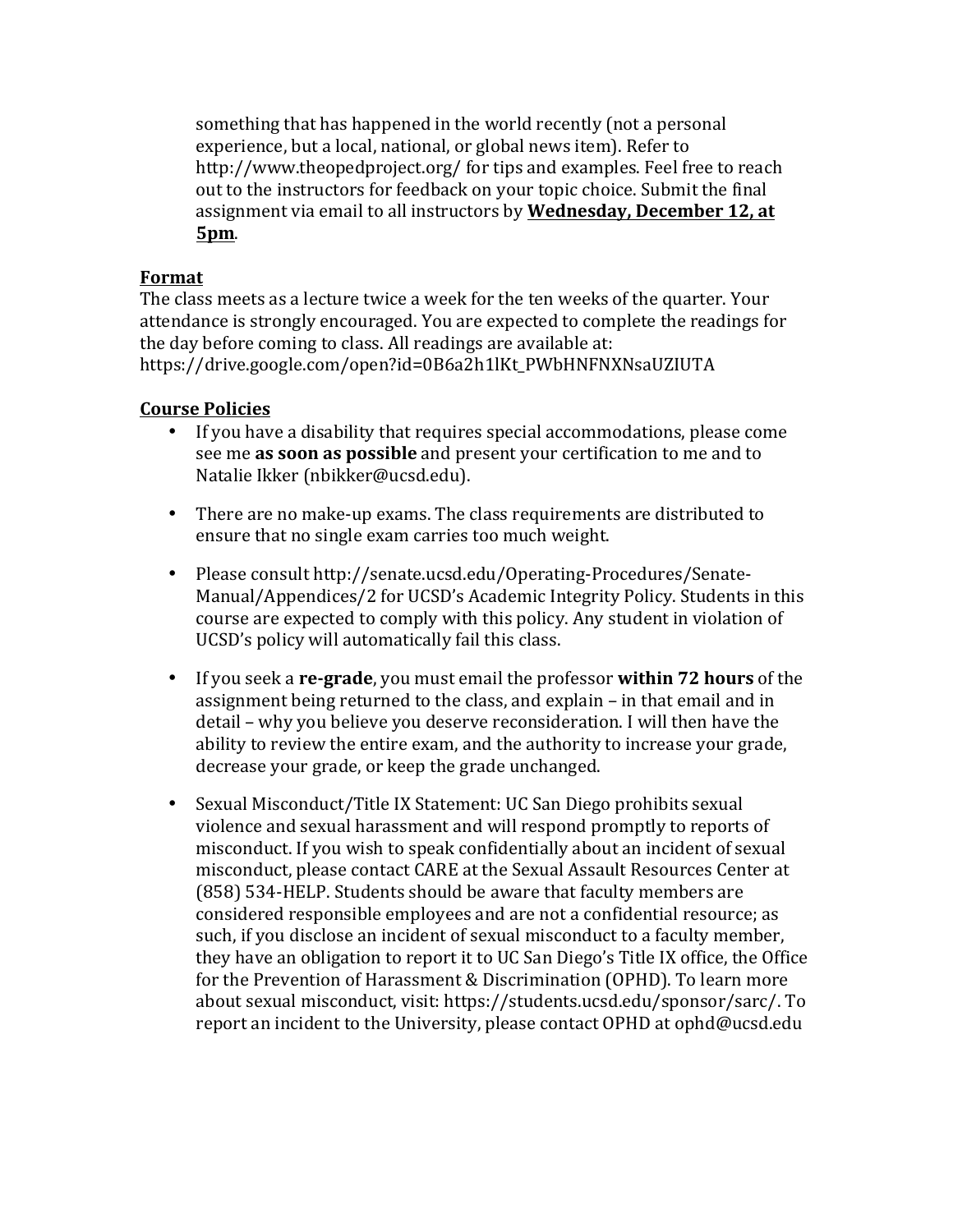# **Contact**

| Instructor    | Prof. Adida     |
|---------------|-----------------|
| <b>Office</b> | <b>SSB389</b>   |
| 0H            | Tuesdays 2-4pm  |
| Email         | cadida@ucsd.edu |

**TAs:**

| <b>Micah Farver</b>  | <b>Nicholas Smith</b> | <b>Regan Kwan</b>    |
|----------------------|-----------------------|----------------------|
| SSB345               | <b>SSB332</b>         | Peet's               |
| OH: Tuesday 11am-    | OH: Monday 3-4pm and  | OH: Monday 11am-     |
| 12noon and Wednesday | Thursday 4-5pm        | 12noon and Wednesday |
| $1-2$ pm             |                       | 11am-12noon          |
| mfarver@ucsd.edu     | nms001@ucsd.edu       | rekwan@ucsd.edu      |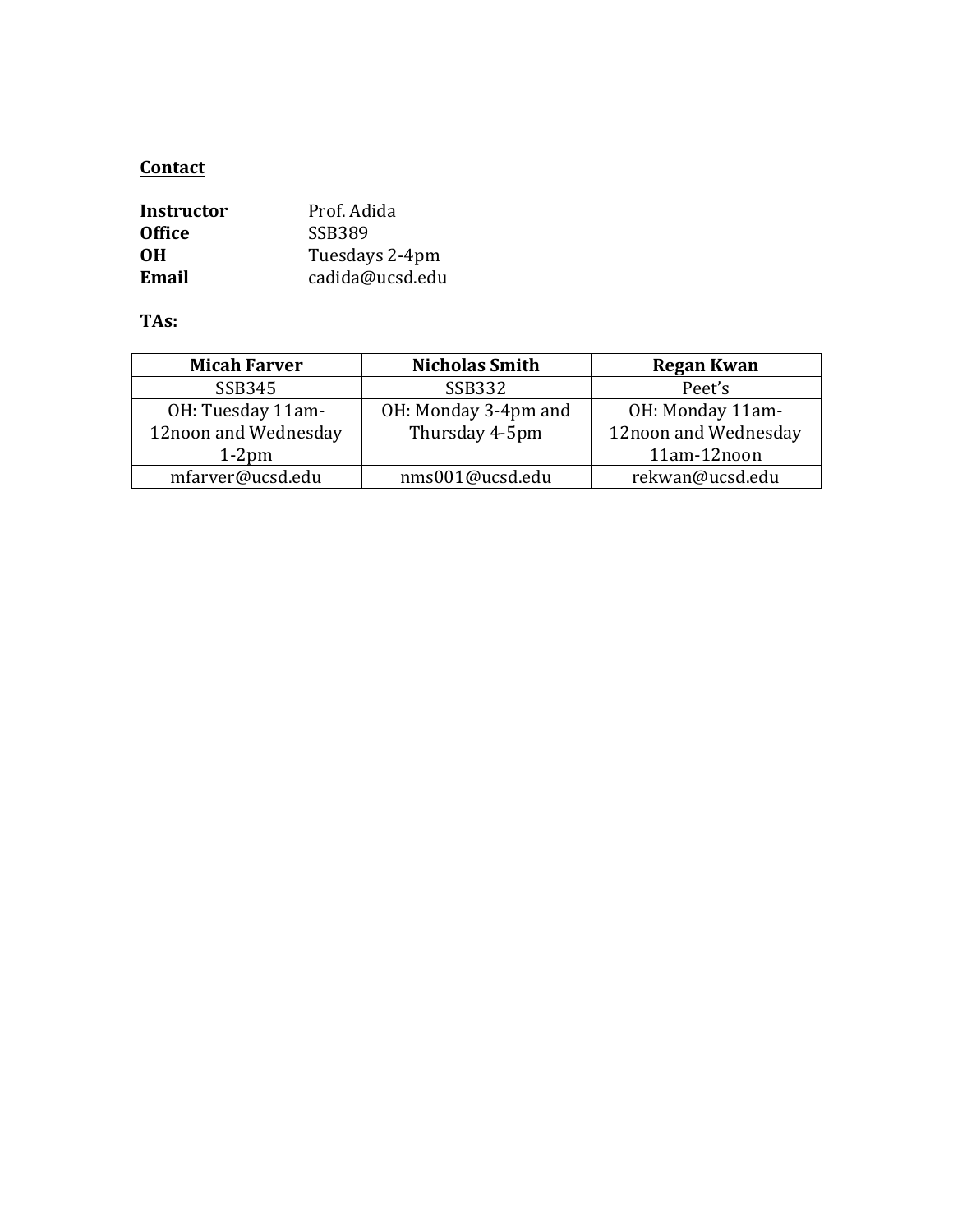| <b>October 2</b> | <b>Introduction</b><br>Kymlicka, W. 1996. Multicultural Citizenship. Chap 1.                                                                                                                        |  |
|------------------|-----------------------------------------------------------------------------------------------------------------------------------------------------------------------------------------------------|--|
| October 4        | Multiculturalism and its critics: an overview<br>Kymlicka, W. 1996. Multicultural Citizenship. Chaps 3 and 5.                                                                                       |  |
|                  | Avishai Margalit and Moshe Halbertal. 2004. "Liberalism and<br>the Right to Culture." Social Research                                                                                               |  |
|                  | Barry, B. 2001. Culture and Equality: an Egalitarian Critique of<br>Multiculturalism: Introduction.                                                                                                 |  |
| October 9        | Multiculturalism and women: the liberal critique<br>Okin, S. 1999. "Is multiculturalism bad for women?" in Is<br>Multiculturalism Bad for Women?                                                    |  |
|                  | Kymlicka, W. 1996. Multicultural Citizenship. Chap 8.                                                                                                                                               |  |
|                  | Parekh Bhikhu. 1999. "A varied moral world." in Is<br>Multiculturalism Bad for Women?                                                                                                               |  |
| October 11       | Diversity day: the essentialist critique<br>Waldron, J. "Multiculturalism and Mélange." In Public Education<br>in a Multicultural Society.                                                          |  |
| October 16       | <b>Multiculturalism and Native Americans: Guest lecture (Professor</b><br><b>Heather Daly, UCLA)</b><br>Glen Coulthard. 2010. "Place against empire: understanding<br>indigenous anti-colonialism." |  |
|                  | Jason Edward Black. 2002. "The 'Mascotting' of Native America:<br>Construction, Commodity, and Assimilation."                                                                                       |  |
| October 18       | Documentary: "More than a word"                                                                                                                                                                     |  |
| October 23       | Documentary: "Race – The Power of an Illusion: Episode 1"<br>Achenbach, J. 2009. "Study finds Africans more genetically<br>diverse than other populations." Washington Post.                        |  |

# **October 25 What is race?**

Take a Race Implicit Association Test: Go to: https://implicit.harvard.edu/implicit/takeatest.html Select "I wish to proceed" Select "Race IAT"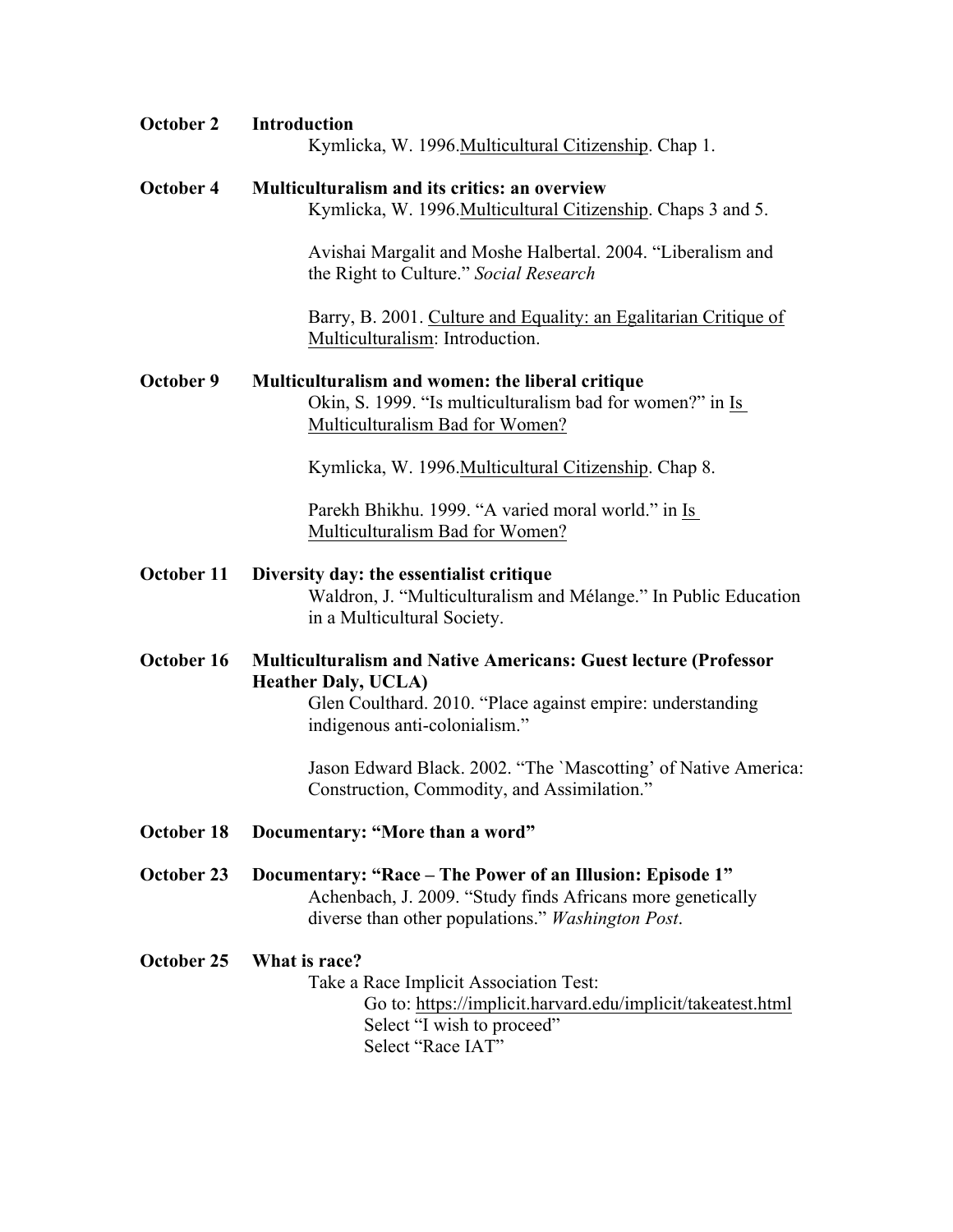K. Anthony Appiah: Race, Culture, Identity: Misunderstood Connections in Appiah and Gutmann, eds. Color Conscious

### **October 30 Post-racial America?**

Bouie, J. 2015. "A tax on blackness." *Slate.com*

Clozel, L. 2014. "US schools plagued by inequality along racial lines, study finds." *LA Times*.

### **November 1 Color blindness or color consciousness?**

Coates, Ta-Nehisi. 2014. "The Case for Reparations." *The Atlantic*.

Amy Gutmann: Must Public Policy be Color Blind? in Appiah and Gutmann, eds. Color Conscious

McWhorter, J. 2001. "Against Reparations." *New Republic*.

### **November 6 Documentary: Rivers of Blood**

#### **November 8 Immigrant Integration: what we learn from Europe**

Dancygier, R. Immigration and Conflict in Europe. Chapters 7 and 8.

### **November 13 Assimilation vs. Multiculturalism**

Bloemraad, I., Wright, M. 2014. "Utter Failure" or Unity out of Diversity? Debating and evaluating policies of multiculturalism." *International Migration Review* 48(S1)

Brubaker, Rogers. 2001. "The Return of Assimilation? Changing perspectives on immigration and its sequels in France, Germany, and the United States." *Ethnic and Racial Studies* 24(4): 531-548.

Kymlicka, W. 2010. "The rise and fall of multiculturalism? New debates on inclusion and accommodation in diverse societies." *International Social Science Journal* 61.

### **November 15 The Muslim challenge to immigrant integration**

Adida et al. 2010. "Identifying barriers to Muslim integration in France." *PNAS*

Maxwell and Bleich. 2014. "What makes Muslims feel French?" *Social Forces* 93(1).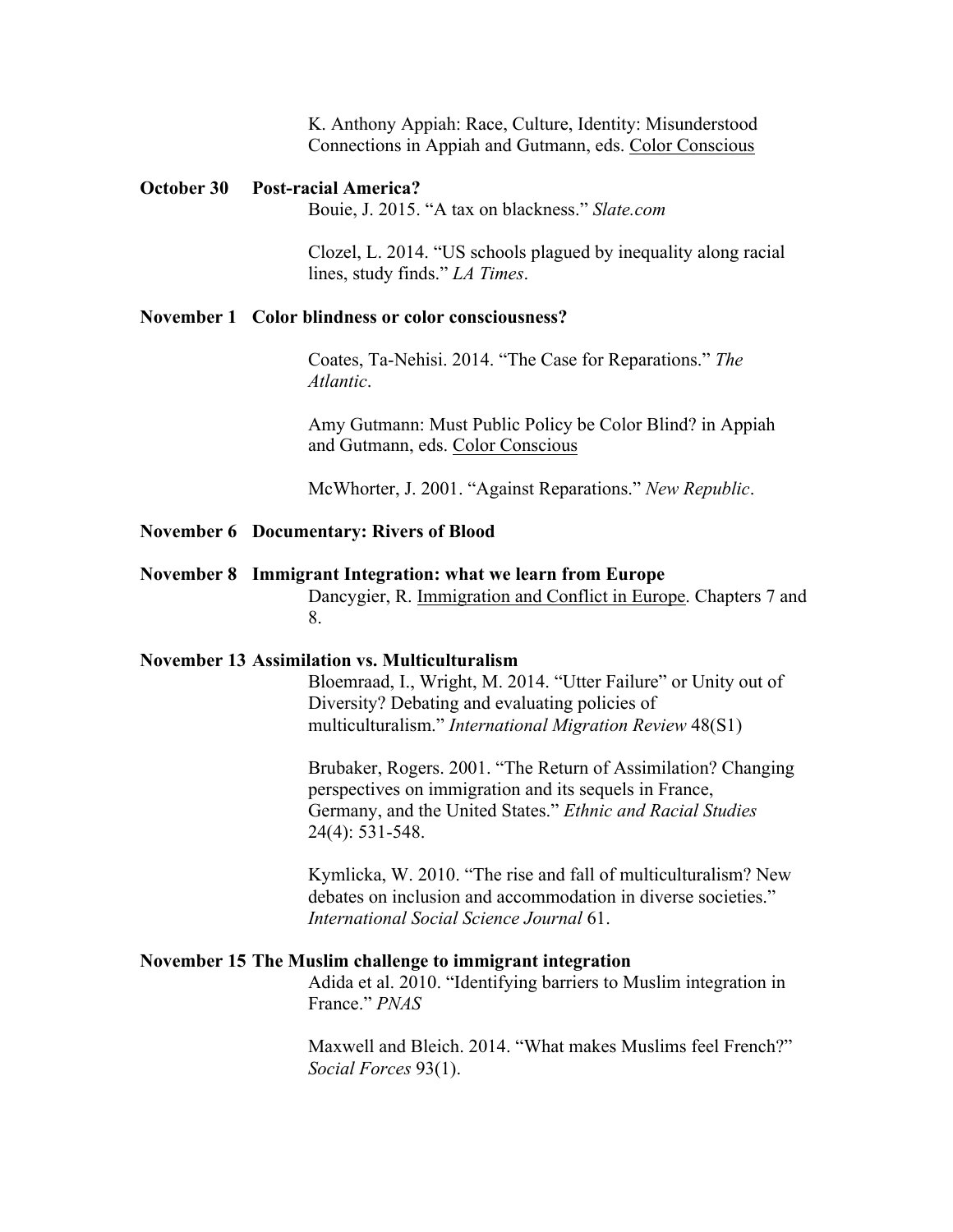Klausen, J. 2010. "See no evil." *Eurozine Interview*.

Malek, A. 2007. "Beyond the cartoon controversy: Q&A with Flemming Rose." *Columbia Journalism Review*.

Lægaard, S. (2007), "The Cartoon Controversy: Offence, Identity, Oppression?" *Political Studies,* Vol. 55, No. 3, pp. 481- 498

#### **November 20 Immigrant integration in the US**

Samuel P. Huntington. 2004. "The Hispanic Challenge." *Foreign Policy* 141 (2): 30-45.

Massey, Doug S. 2015. "The Real Hispanic Challenge." *Stanford University Pathways*.

Junn, Jane. 2007. "From Coolie to Model Minority." *Du Bois Review* 4(2)

#### **November 22 Refugees: an overview**

UNHCR. 2016. "Global Trends: Forced Displacement in 2016." http://www.unhcr.org/5943e8a34.pdf

### **November 27 Refugee politics, refugee exclusion**

Adida, Lo, and Platas. 2018. "Perspective-taking can promote short-term inclusionary behavior toward Syrian refugees." *PNAS*

Bansak, Hainmueller and Hangartner. 2016. "How economic, humanitarian, and religious concerns shape European attitudes toward asylum seekers." *Science.*

#### **November 29 Populism and Nativism in Europe**

Kai Arzheimer. 2009. "Contextual Factors and the Extreme Right Vote in Western Europe, 1980–2002." *American Journal of Political Science* 53(2): 259-275.

Mudde, Cas. 2012. "The relationship between immigration and nativism in Europe and North America." *Migration Policy Institute*

#### **December 4 The Rise of Donald Trump**

Tesler and Sides. 2016. "How political science helps explain the rise of Trump: white identity and grievances." *Washington Post.*